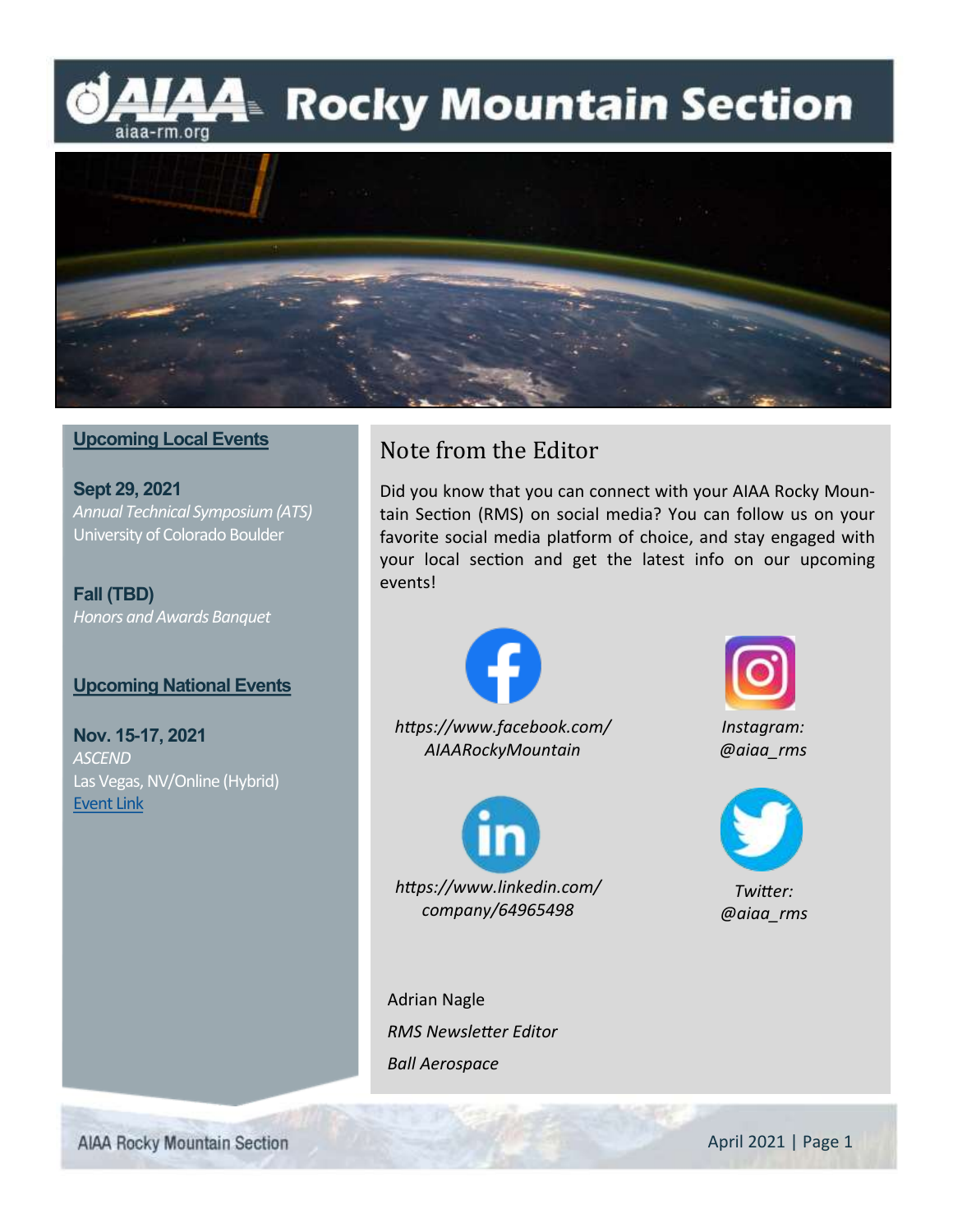# A4™ Rocky Mountain Section

## **In this Newsletter**

| <b>Topic</b>                                                                | Page |
|-----------------------------------------------------------------------------|------|
| Congressional Visits Day (CVD) 2021 was<br>Virtual and Engaging!            | 3    |
| AIAA RMS Prizes awarded at the Wyo-<br>ming and Montana State Science Fairs | 3    |
| AIAA RMS Prizes awarded at the Colora-<br>do State Science Fair             | 6    |
| Announcing a New Experiential Learning<br>Experience                        | 9    |
| AIAA Region V Student Paper Conference                                      | 10   |
|                                                                             |      |
|                                                                             |      |
|                                                                             |      |
|                                                                             |      |
|                                                                             |      |

## **Section Officers**

## **Elected**

| <b>Section Chairman</b>           | <b>Stacey DeFore</b>  |
|-----------------------------------|-----------------------|
| Vice Chair                        | Alex Dukes            |
| Secretary                         | Kathleen Pirazzi      |
| Treasurer                         | Dr. Taylor Lilly      |
| Membership Officer                | <b>Marshall Lee</b>   |
| <b>Communications Officer</b>     | <b>Sally Hanley</b>   |
| <b>Education Officer</b>          | <b>William Carter</b> |
| Honors & Awards Officer           | Carolyn Overmyer      |
| Programs Officer                  | Chris Zeller          |
| <b>Public Policy Officer</b>      | Joe Rice              |
| STEM K-12 Officer                 | Susan Janssen         |
| <b>Young Professional Officer</b> | <b>Tyler Walston</b>  |
|                                   |                       |

### **Committees**

Fellow-At-Large Gene Dionne Website Editor John Grace Technical Symposium Chair Chris Zeller Newsletter Editor Adrian Nagle

TC Liaison John Reed

**We Need You!** If you are interested in increasing your participation in AIAA Rocky Mountain Section, we need your help with positions in any of the committees. If you have an interest, please contact: Kevin Mortensen – [kevin.mortensen@baesystems.com](mailto:kevin.mortensen@baesystems.com)

**Local Rocky Mountain Section Members Recognized by AIAA:** Dr. Walter S. Scott, Executive Vice President and Chief Technology Officer, Maxar was awarded with the 2021 David W. Thompson Lecture in Space Commerce Award on the lecture topic of "The Advent and Growth of Commercial Satellite Imaging". Dr. Jeanette Domber, Ball Aerospace, was elected as a Class of 2021 AIAA Fellow; AIAA confers the distinction of Fellow upon individuals in recognition of their notable and valuable contributions to the arts, sciences, or technology of aeronautics and astronautics. Congratulations to both Dr. Scott and Dr. Domber!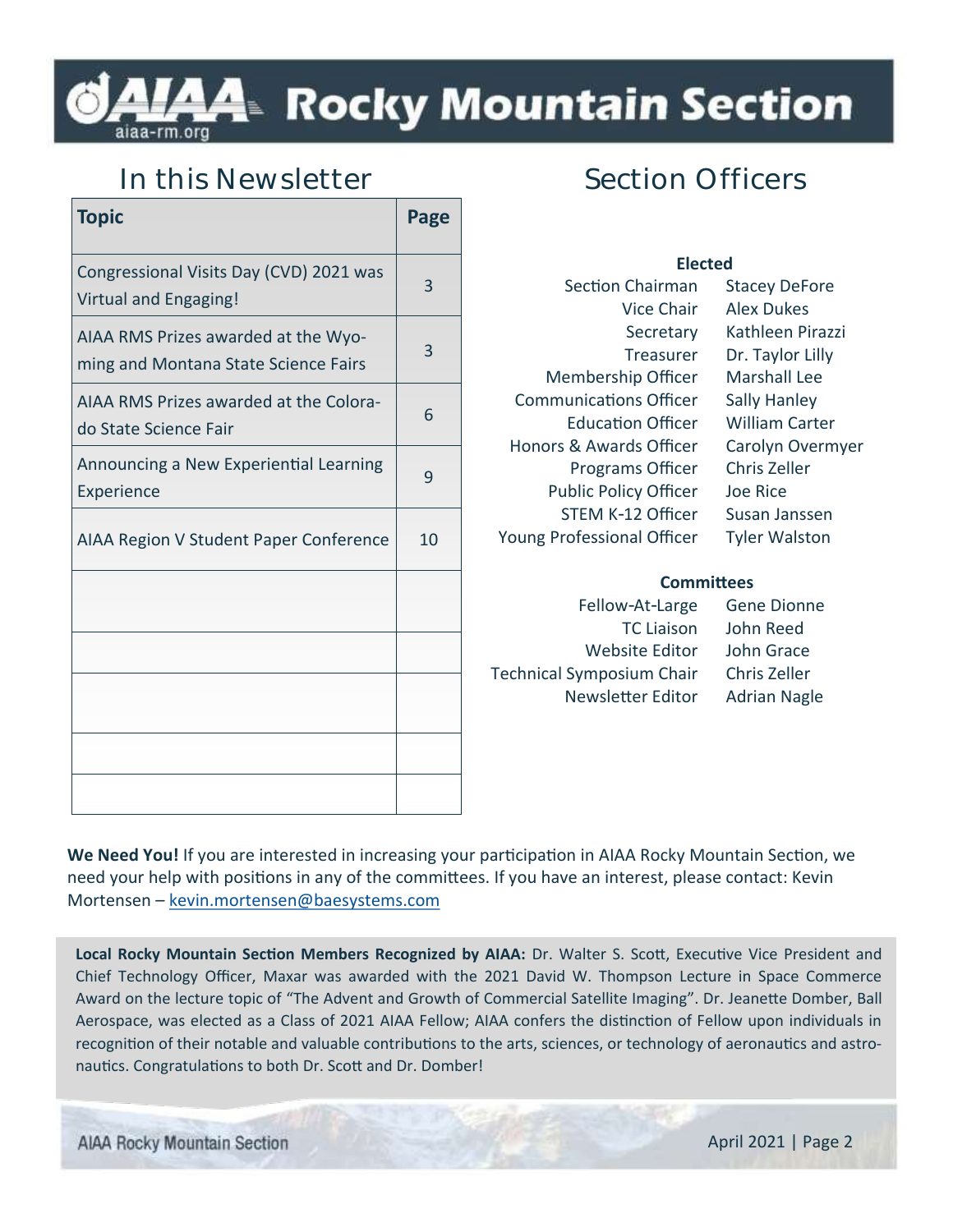# *L*A4≥ Rocky Mountain Section aiaa-rm.org

## **Congressional Visits Day (CVD) was Virtual and Engaging!**

Tyler Walston, *York Space Systems*  Lisa Gregg, *Lockheed Martin Space*

2021 was my first year participating in the AIAA annual Congressional Visits Day (CVD) held virtually from March 13-19. This event was an opportunity for AIAA members of diverse ages and backgrounds to speak with elected legislative officials about the needs and concerns of the aerospace and aviation industry.

When I first learned about CVD, I knew that this could be a fantastic learning opportunity for both personal and professional development. I also felt that it was important to take advantage of any opportunity to take part in sincere conversation with elected officials about something that I am passionate about.

Going into the event, I was a little nervous on how the meetings with the elected officials and their staff members would go as this was completely new to me and public speaking can be intimidating. Despite the initial butterflies, each meeting went far better than I had expected.

The legislators and staffers who attended our meetings were friendly, engaging, and genuine in their support for aviation and aerospace. These meetings were a great opportunity to gain insight into the legislative process while discussing AIAA's key pillars and issues. CVD was also a chance to have a conversation with lawmakers on a more personal level about an industry that I care deeply about. I think that when you care about something passionately,

people can see that, and everyone present was very clearly so passionate about our mission. That passion made these meetings real meaningful conversations about our industry and how to continue to support and improve it.

As a young professional just starting out their career, participating in CVD really opened my eyes to the current state of the industry here locally as well as nationally. What I gained from these meetings on a personal level made all the preparation and nervousness worth it in the end. I believe that it is important to take advantage of the opportunities one has to meet with elected officials to make our voices heard and to make a meaningful difference. While it may be scary to put yourself out there for a cause, it can make a big difference and lead to positive change for all.

#### *Editor's note:*

*Please consider joining the AIAA Rocky Mountain Section (RMS) Public Policy Committee (PPC)! Getting involved is one way to learn about the intersection of rocket science and political science. Then, if you choose, you can get involved to advocate for AIAA's public policy priorities at the federal, state, and local leve, and help us get back to the Moon and onto Mars—and all the rest! If interested in the PPC, please contact Joe Rice at joe.rice@lmco.com.* 

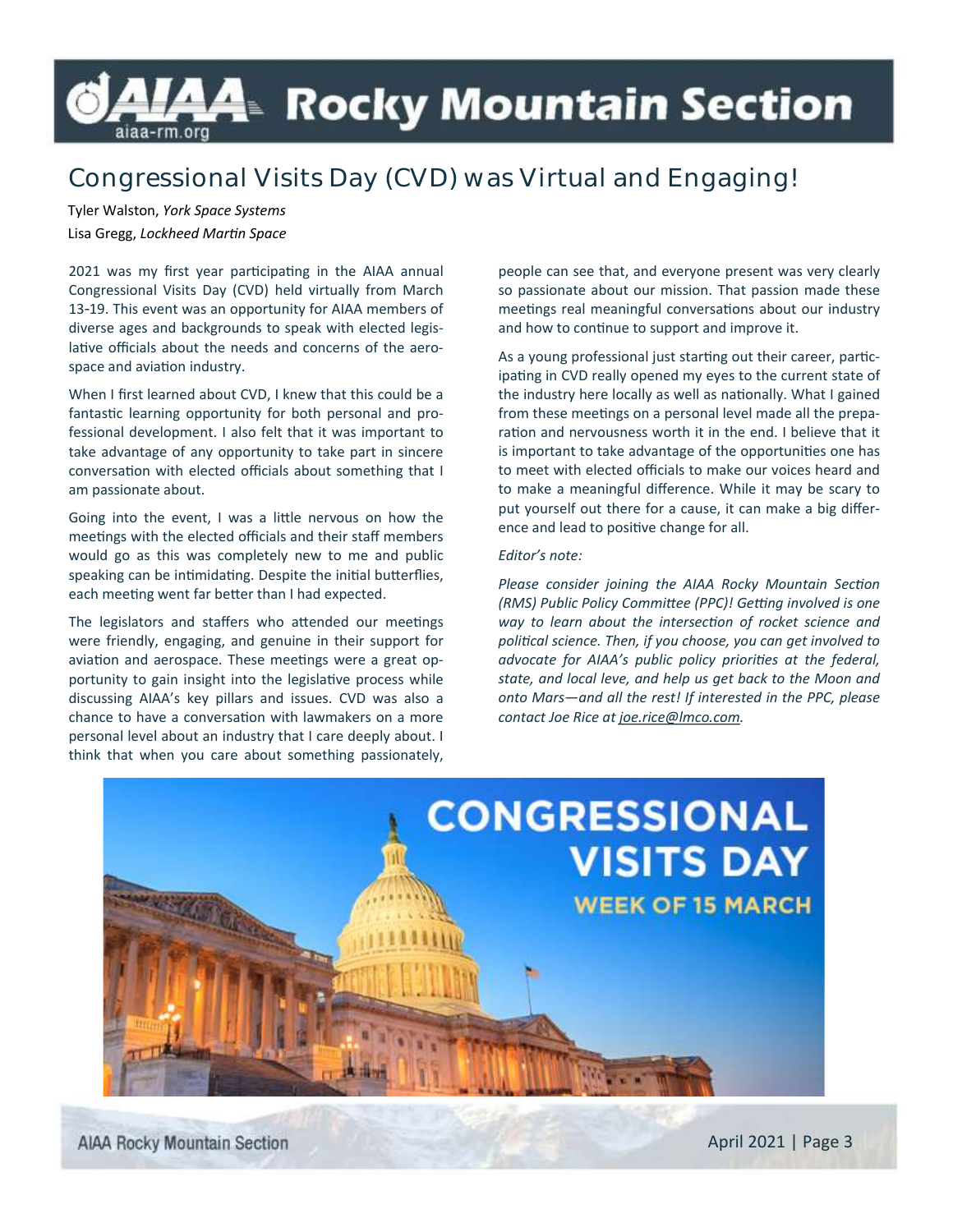# *L*A4≥ Rocky Mountain Section

## **AIAA RMS Prizes awarded at the Wyoming and Montana State Science Fairs**

Sue Janssen, *ULA (retired)*

Spring of 2021 is the sixth year that AIAA RMS has awarded prizes for outstanding projects related to aerospace engineering, science or technology at state science fairs. Of course, this year is quite different because the science fairs are virtual. Judges attended orientation meetings via Zoom and the review of materials and student interviews were conducted through the ZFairs platform.

[Wyoming State Science Fair](http://www.uwyo.edu/sciencefair/) activities were held on March 7 through 9. Mike Stoellinger (UWY), Mark Kettles, and Sue Janssen judged the virtual fair. Three prizes were awarded.

Second prize in the Junior division was awarded to Wiliam Hibbert of Big Piney Middle School for his project "Engineering a wind splitter for semi-truck cargo trailers to reduce sail effects of high crosswinds." His inspiration was getting stranded by the closure of Wyoming highways at last year's science fair. He designed and built a venture wind tunnel to test his design prototypes.

First prize in the Junior division is awarded to Jazlynne Gonzales of Wheatland Middle School for her project titled "Alien Life Forms?." The purpose of her research is to determine if microorganisms can develop a resistance to ultraviolet light through mutation across generations of an organism in the same manner that has been documented for the development of resistance to antibiotics.

First place was awarded to Seamus Bercher of Greybull High School for his project "Utilization of a Polystyrene-Dense Metal Matrix to Reduce Radiation Exposure and Weight Characteristics." He tested the effectiveness of a novel composite polystyrene/lead material to diffuse radiation.

[Montana State Science Fair](http://hs.umt.edu/mtsciencefair/) judging took place on 30 and 31 March. This is the first year we have been able to participate because the fair was virtual. Erik Eliasen, Mark Kettles and Sue Janssen were judges. Three prizes were awarded.

Second Place in the Junior Division was awarded to Conan Holmes, a 6th grader at Butte Central Elementary School for his project "How Extreme Temperatures Affect Different Types of Batteries?" He designed an experiment and the equipment to test his hypothesis that Lithium batteries would perform better than Nickel Metal Hydride (Ni-MH) or



WY Junior Division—Second Place Wind Tunnel



WY Junior Division—First Place Data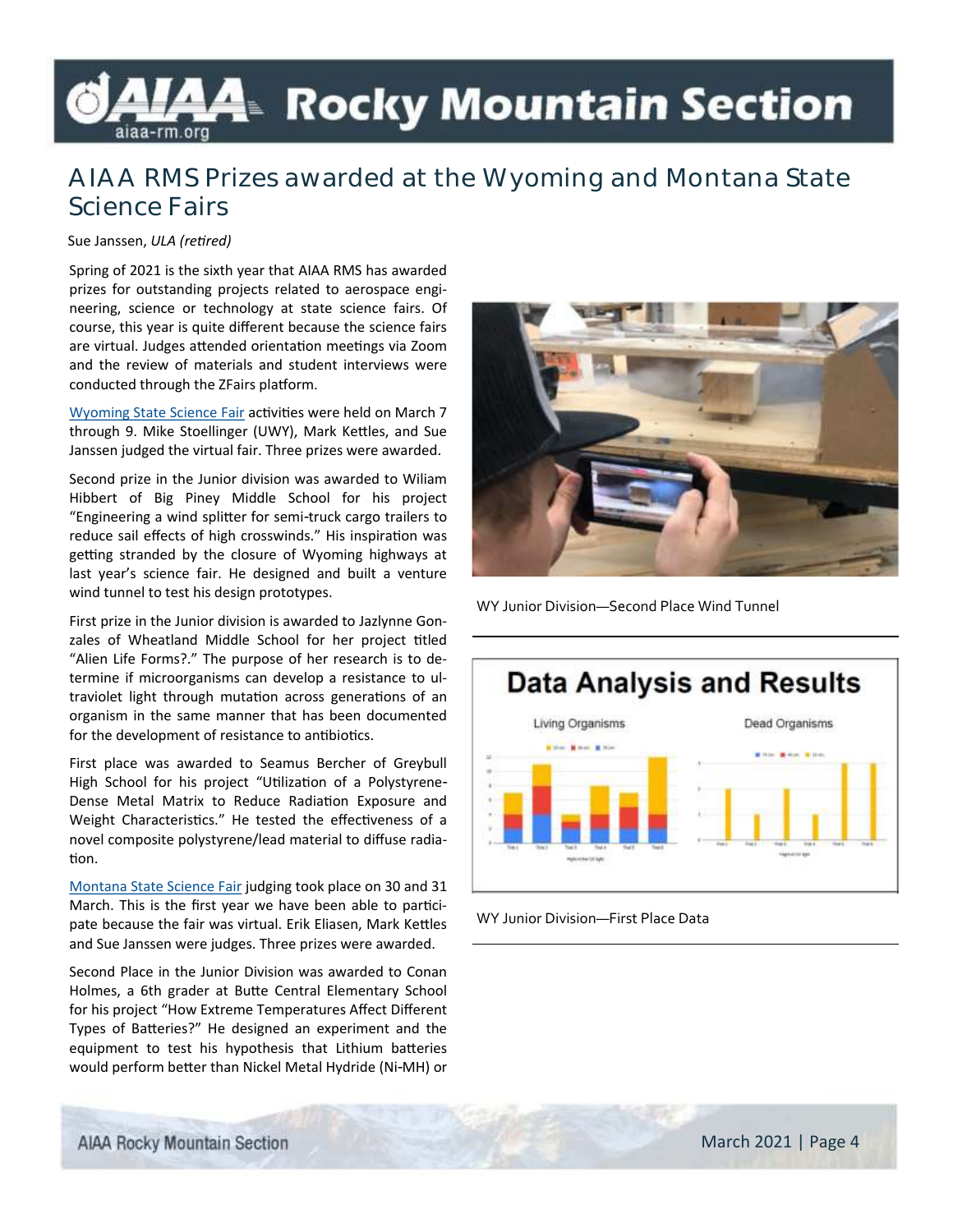## **A4** Rocky Mountain Section aiaa-rm.org

the Alkaline. He took 420 measurements over more than 33 hours of tests. That is a big commitment for a 6th grader.

First Place in the Junior Division was awarded to Kimber Koteskey for project "Bullet Penetration in Kevlar." Her father is a police officer and she investigated the effectiveness of Kevlar against bullets.

Nicole Nau of North Toole County High School was awarded First Place in the Senior division for a novel idea to redesign a wind turbine. She incorporated a Savonius vertical axis wind turbine into a conventional vertical wind turbine configuration. She designed several airfoils and chose one to test in her scale model. Results showed a significant output increase over the configuration with only the vertical wind turbine.

Special Awards judging for the Colorado Science is described in the next article.

Thanks go to Mark Kettles for coordinating AND to the volunteers who support this important initiative to encourage students interest in science and engineering.

If you are interested to support next year's judging, please contact Mark Kettles ([mark.kettles@gmail.com\).](mailto:mark.kettles@gmail.com?subject=Interested%20in%20AIAA%20RMS%20State%20Science%20Fair%20Judging)



WY Senior Division—First Place Data





MT Junior Division—Second Place Test Setup



MT Senior Division-First Place MT Junior Division-Fist Place Test Equipment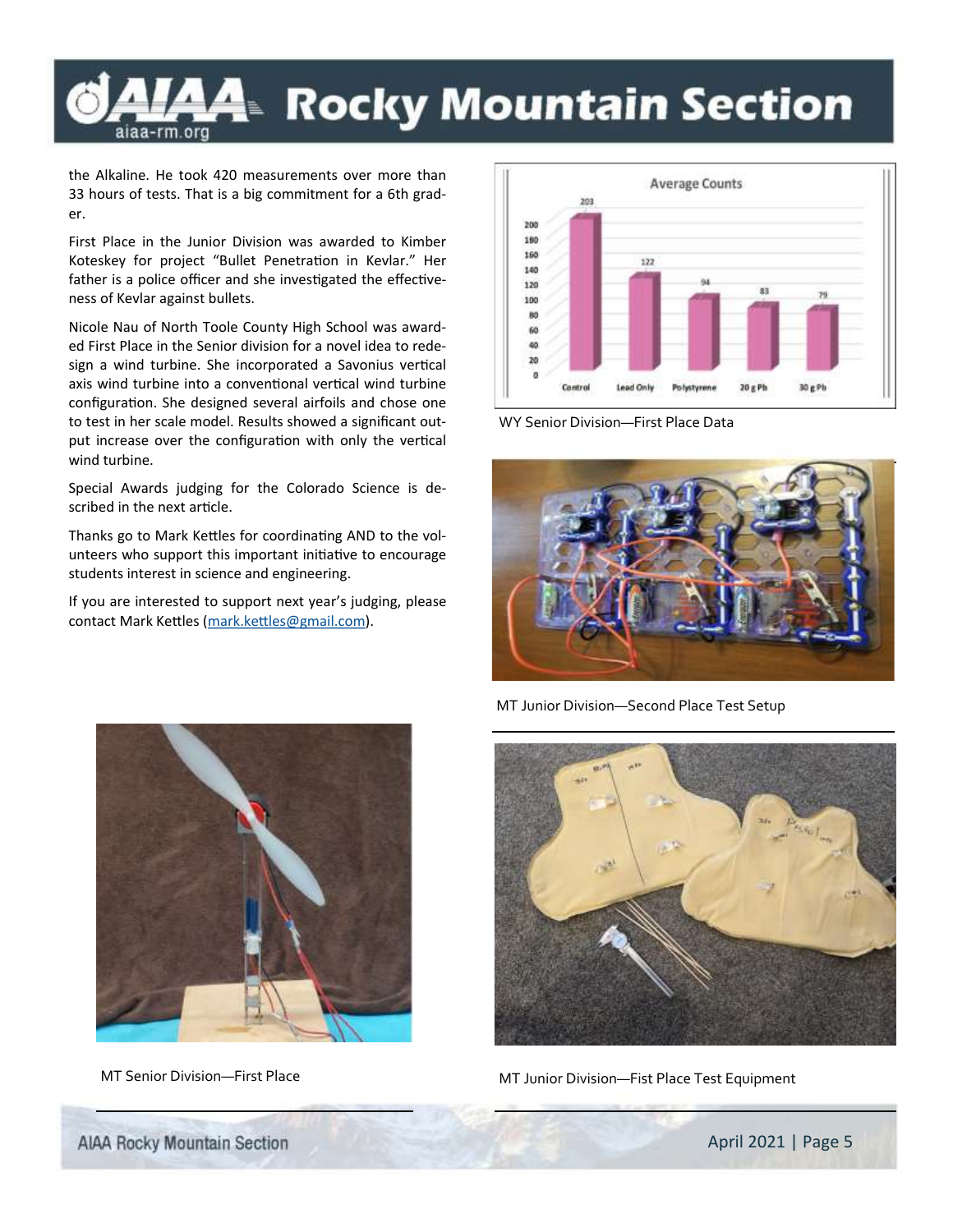## L⁄44 Rocky Mountain Section aiaa-rm.org

## **AIAA RMS Prizes awarded at the Colorado State Science Fair!**

#### Mark Kettles, *Dish Network*

Spring of 2021 continued to find its way with one last virtual state level science fair focused in Colorado. Again, the judges reviewed materials and conducted student interviews through the ZFairs platform as noted in the previous article around Wyoming and Montana science fairs.

Colorado Science and Engineering Fair activities were held on the Week of April 12th with Special Awards interviews from AIAA judges on April 14th. Alires Almon (Mental Health Center of Denver), UB Ciminieri (Interview IA), and Mark Kettles (Dish Network) supported AIAA as judges for the virtual fair. Four prizes were awarded.

Second prize in the Junior division was awarded to Angelina Wang of Summit Middle Charter School for her project "*Identification and Characterization of the Natural Sweetener: Brazzein*." Her inspiration was to help those affected by diabetes by providing an alterative sweetener produced from fruit. Her area of study is chemistry and biochemistry applied to human health on Earth and potentially tested and applied with astronauts in space in the future. She designed an experiment to test this sugar substitute "Brazzein" (zero calories) in extreme temperatures .







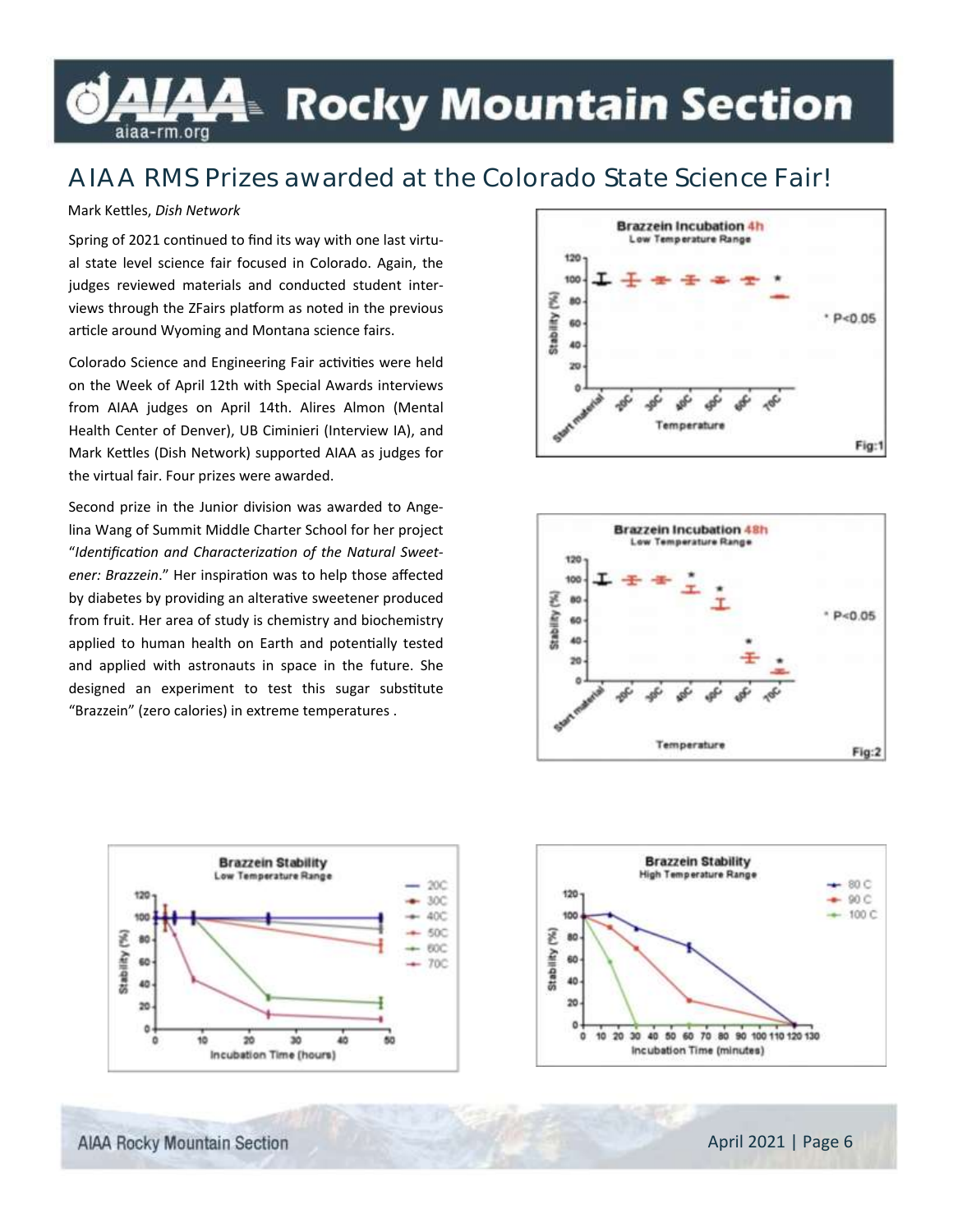# LAA⊧ Rocky Mountain Section aiaa-rm.org

First prize in the Junior division was awarded to Lily Sobers of Bear Creek Elementary School for her project titled "*The Science of Spin: Mass and Inertia*." The purpose of her research was to determine how inertia affects the spin of a given object based on the physics incorporated with the torsional pendulum that she built. See the data plots on the right and the experiment at the bottom of the page.

Second prize in the Senior division was awarded to Connor Sehnert of Mancos High School for his project "*Replicating Conditions of Asteroidal Water to Understand How it Affects Water Quality*." He hypothesized that silicate materials would have the greatest water quality and have the highest absorption rate. His intent was to find potable water as we travel into deeper space for longer periods of time and can't take it all with us.

First Place in the Senior Division was awarded to Abigail Ross of Lamar High School for her project "*Detecting Flares.*" She applied her efforts towards a better understanding of how solar flares affect us, how the sun is changing over time, and how to better predict solar flares in the future using antennas that she's been developing over the past three years.



7.00  $-3.23 + 1.35x + 5.53x^22R^2 = 0.998$ Period (s) 6.00 Pennod (ts) 5.00  $4.00$  $3.00$ o n  $0.2$ 0.4 0.6 Distance (m)







Senior Division—Second Place Data Junior Division—Test Setkup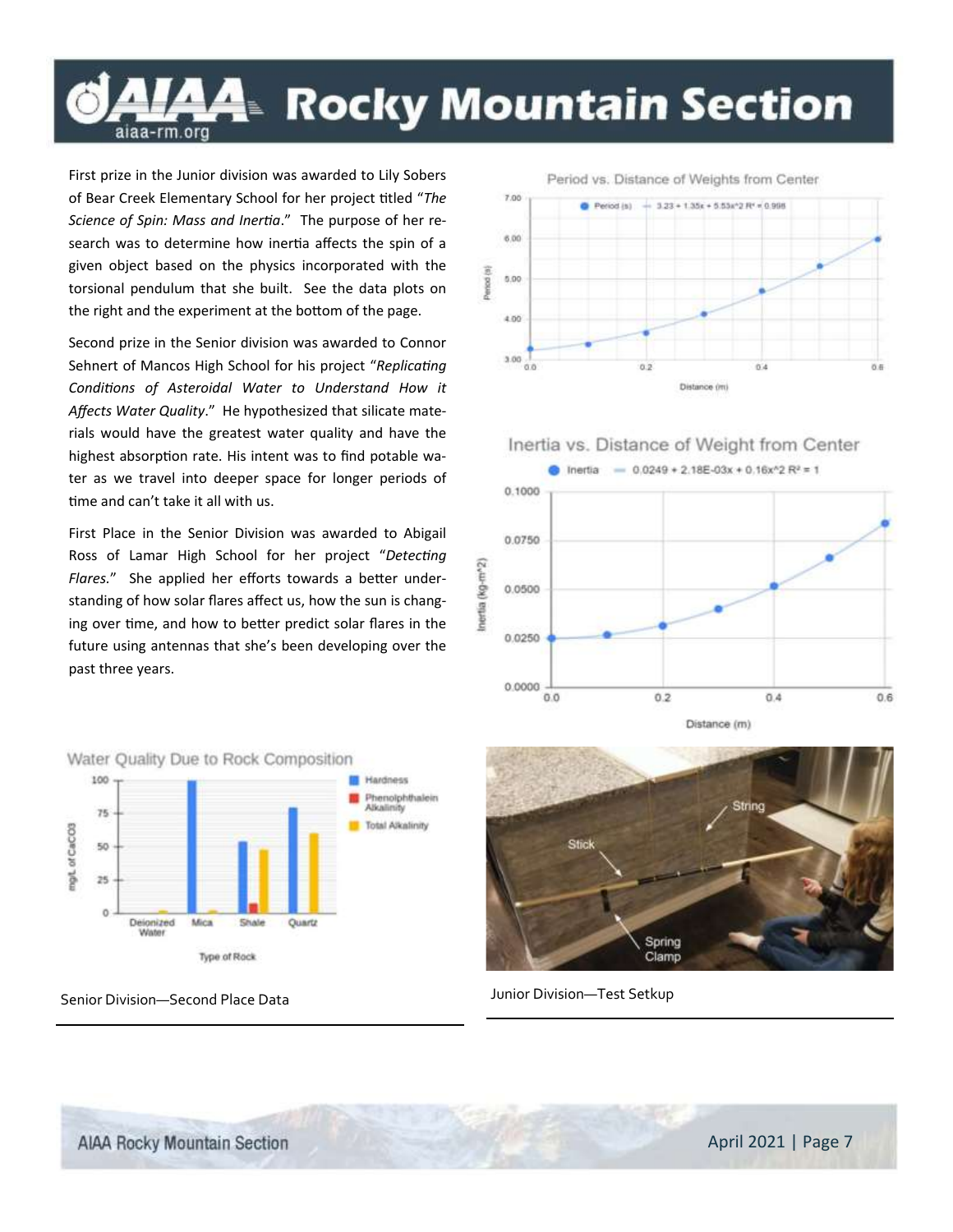



#### Senior Division—Second place Data



Senior Division—First Place Test Setup





Senior Division—First Place Test Equipment





#### Senior Division—First Place Data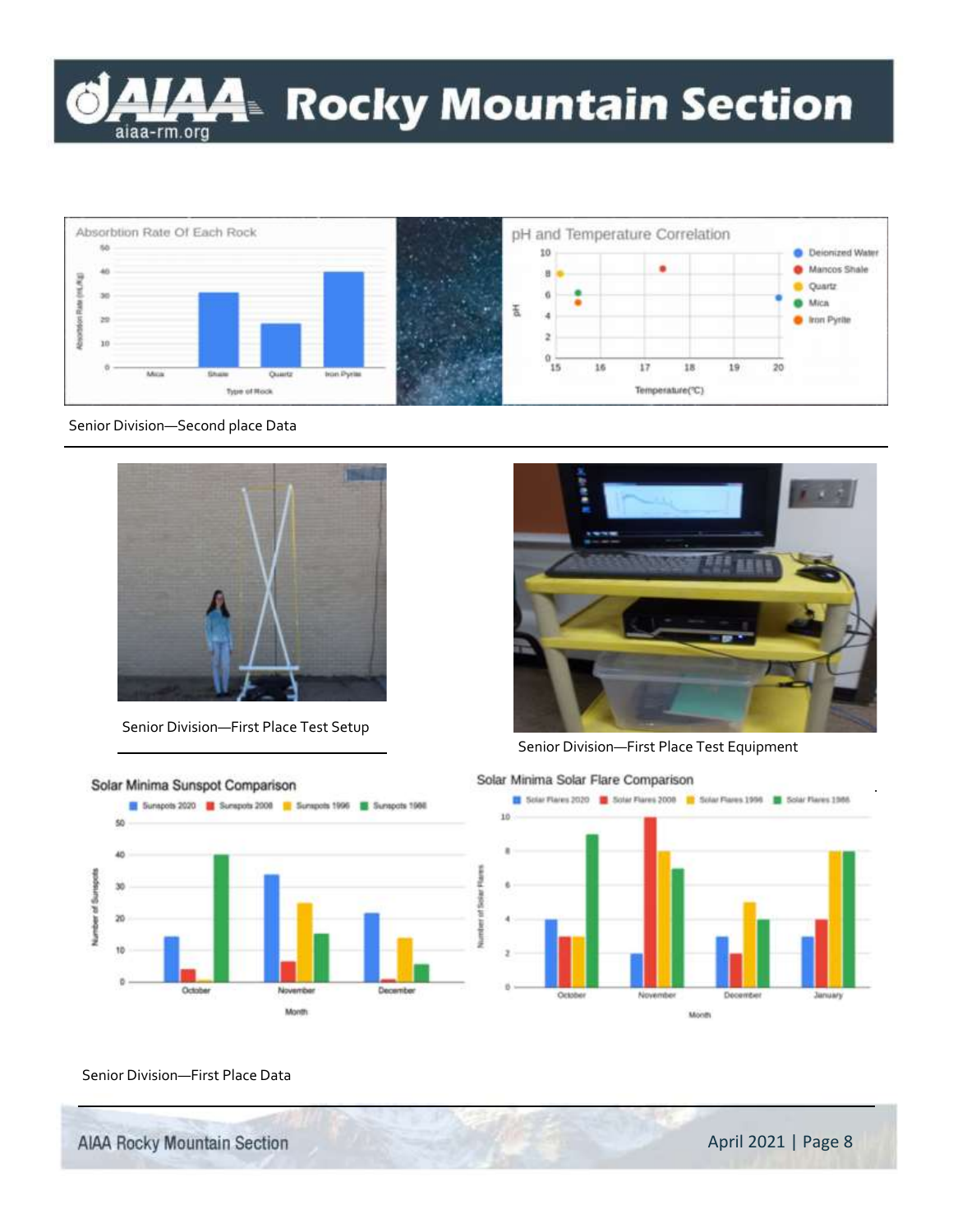# <del>A4</del>™ Rocky Mountain Section

## **Announcing a New Experiential Learning Experience**

Sue Janssen, *ULA (retired)*

AIAA RMS is participating in a pilot experiential leaning program called "Building Ships." Gregg Cannady from STEM High School of Highlands Ranch requested our help with finding educators and mentors to pilot the program. The first project theme is a Martian Greenhouse. The pilot runs from 30 March (kickoff) to 4 May (presentations).

Below is a list Participating Schools, Mentors & Facilitating Teachers for the pilot.

## **Virtual Rural/STEM Team - Tiger Trades (La Junta, CO), Eads HS (Eads, CO), STEM School Highlands Ranch (Highlands Ranch, CO)**

- Mentor: April Lanotte STEM Integration Lead, Aeronautics Research Mission Directorate at NASA
- Mentor: Dr. Emily Matula Extravehicular Activity (EVA, spacewalks) Flight Controller, NASA Johnson Space Center
- Mentor: Nicole Bayeur -Director Of Education at Estes Industries, LLC
- Mentor: William Peters Optical Engineer at Lockheed Martin
- Facilitating Teachers: Tom Kirk (La Junta, CO), Dr. Joe Wagner (Eads, CO), Gregg Cannady (STEM)
- Peer Mentors: Gitanjali & Kennedy

#### **University of Arizona Global Campus**

- Mentor: Dave Murrow Deep Space Exploration Business Development, Lockheed Martin Space
- Mentor: Dr. Karen Lynne-Daniels Ivy, Dr. Tahereh Daneshi, Michael Hayden MBA (Forbes School of Business & Technology, The University of Arizona Global Campus)
- **Soroco HS (Steamboat Springs CO)** Mentor: Rhonda Ahrens, Managing Partner, Glenair Rocky Mt. Group
- Facilitating Teacher: Raylene Olinger

### **Big Sky School District (Big Sky, Montana)**

- Mentor: John Marcantonio, Subcontract Program Manager at Lockheed Martin
- Facilitating Teachers: Jeremy Harder, Dr. Kate Eisele

We'll report more details in the next newsletter.